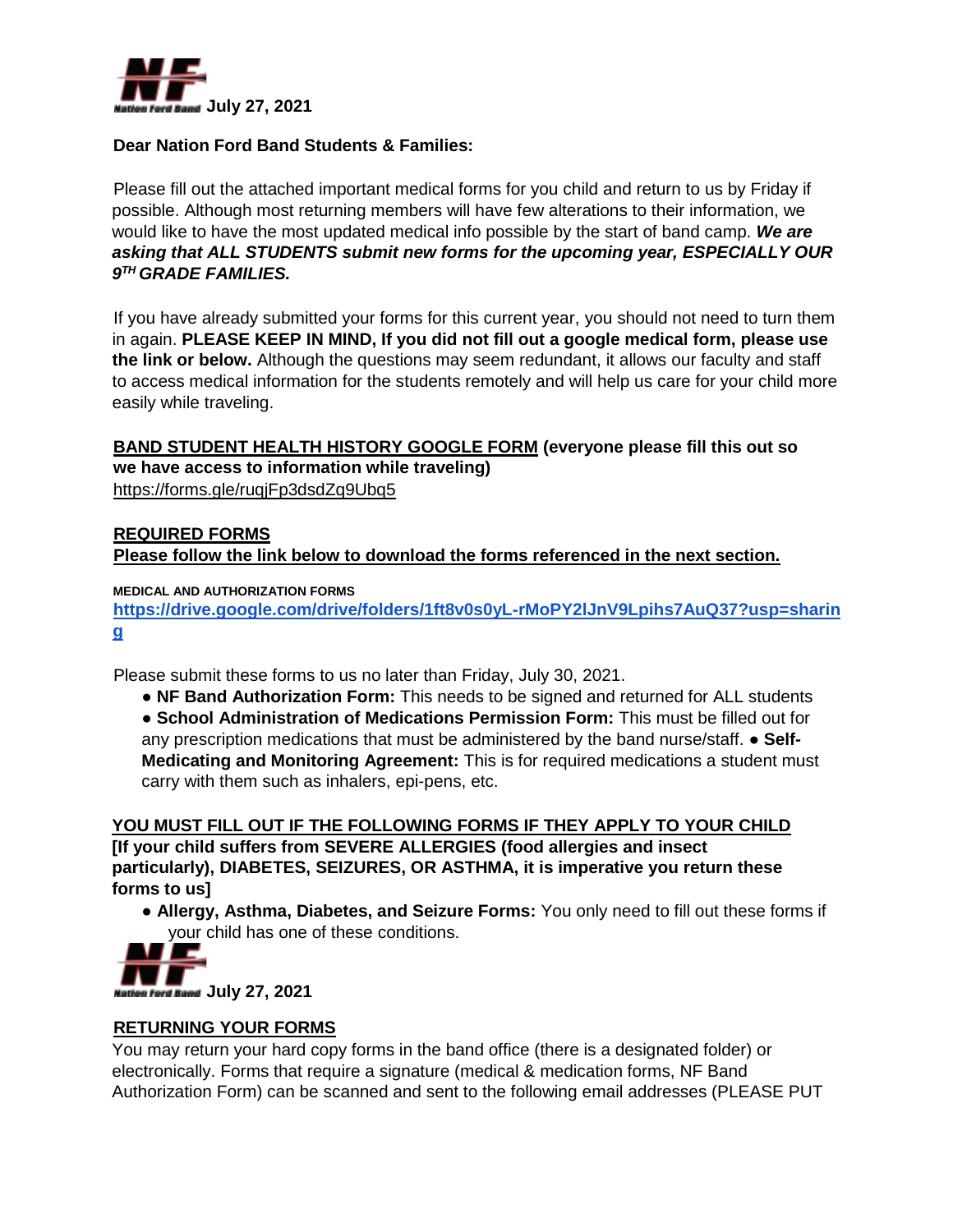YOUR CHILDS NAME OR INITIALS & BAND FORMS IN THE SUBJECT): Mr. Linkous: linkousr@fortmillschools.org Mrs. Fischer: nafobandrn@gmail.com

# *\*If you do not have the ability to scan the documents, please return them in person by the last Day of Technique Camp (July 30).*

## **FORT MILL SCHOOL DISTRICT & NF BAND FEES**

#### **FMSD ACTIVITY FEE: \$100**

All students who participate in any sport or band activity must pay a Fort Mill School District imposed \$100 activity fee.

THIS FEE IS NOT A BAND FEE AND IS NOT COLLECTED BY THE NATION FORD BAND BOOSTERS. This fee must be paid before our district will allow any student to participate in any competitive sport game or match, nor will they be allowed to play at a football game or band competition. You can pay this fee by going to the FMSD website (fortmillschools.org) or by using this link:

https://www.studentquickpay.com/fort-mill/

#### **INSTRUMENT MAINTENANCE FEE: \$75**

If a student plays these school owned instruments (as well as percussion and low reed/specialty woodwinds like bassoon & oboe), there is a **\$75 instrument maintenance fee** assessed. This fee covers cleaning, repair, and maintenance for the entire year. If a student is required to play more than one school owned instrument (i.e. tuba & sousaphone), we DO NOT assess an additional fee. Please note this fee DOES NOT cover reeds, sticks, or mouthpieces.

#### **ACCESSORY FEE: \$50**

This covers shoes and other personal/non-reusable uniform parts such as gloves for winds and guard, and 1 pair of sticks for percussion. This fee applies to ALL freshman and RISING Sophomores given they were not required to purchase shoes/accessories for the 2020 season. Upperclassmen that need to replace old shoes that are worn or no longer fit can purchase replacements for \$35.



**BAND FEES: \$850 (PAY EARLY TO RECEIVE EARLY-BIRD DISCOUNT)** ● EARLY BIRD

DISCOUNT: \$50 reduction if paid in FULL by September 17th (\$800 for each student) ● SIBLING DISCOUNTS:

- If you have 2 students who are simultaneously enrolled in the NF Band Program you will receive a \$50 discount per student [\$800 for each student (\$750 with earlybird)]
- If you have 3 or more students who are simultaneously enrolled in the NF Band Program you will receive a \$100 discount per student [\$750 each student (\$700 with earlybird)]
- EARLY BIRD DISCOUNTS are in ADDITION to the sibling discounts.

# **FEE PAYMENT SCHEDULE**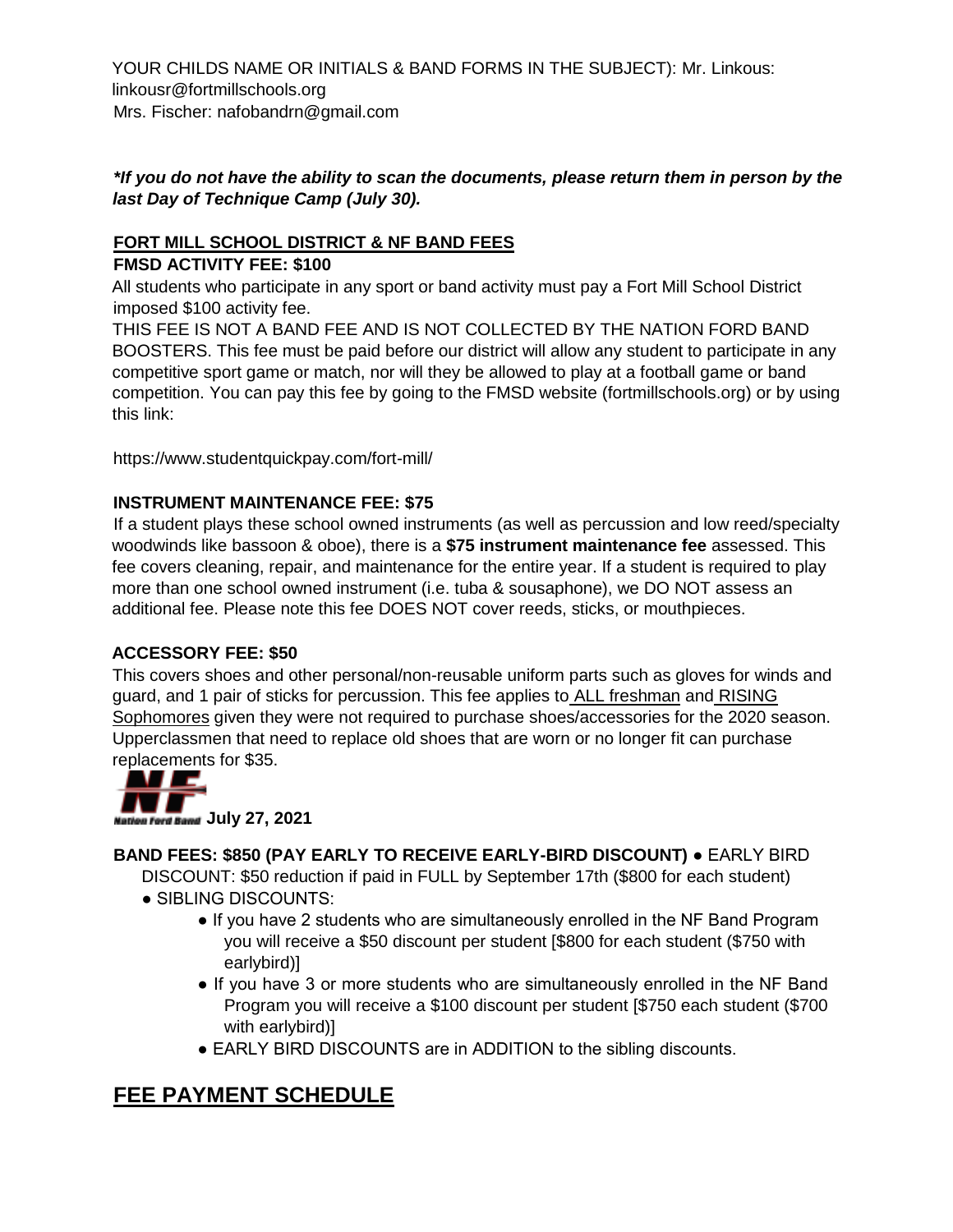# **JULY 23rd - PAST DUE**

\$50 accessory fee (if an upperclassmen needs replacement shoes, please submit \$35 on this date for your order) \$250 band fee payment

AUGUST 20th \$250 band fee

SEPTEMBER 17th (EARLY-BIRD DISCOUNT DATE) \$250 band fee

OCTOBER 22nd \$100 band fee

Please visit our website for more information on Band Fees. https://www.nationfordband.com/fees-payments

Ways To Pay Your Band Fees (3):

- 1. Write a check to FMDBBC and mail it to: FMDBBC PO Box 611 Fort Mill, SC 29716 \*\*\* Please have student name & NF Band on check
- 2. Pay online through the band website.
- Go to https://nationfordband.com/
- The right hand column says "Paying with PayPal."
- Type your student's name in the box under "Student."
- Click "Pay Now." This will take you to PayPal.
- In the "Price Per Item box," type the amount you want to pay."



- Click "Continue"
- On the next screen, click the gray box at bottom that says "Pay with Debit or Credit Card."
- Fill in your payment information and click "Pay Now."
- \* Note Pay Pal DOES add an additional fee when band fees are paid through them

3. Write a check to FMDBBC and send it with your student. There is a box for payments in Mr. Krieger's office.

## **\*\* If you want to apply your points to pay for band fees, then please send an email to Mrs. Nicky Ludolph at nafocharms@gmail.com requesting the points be applied.**

As always, if you have any questions in general or concerns with band fees and/or the payment schedule, please do not hesitate to reach out to me: